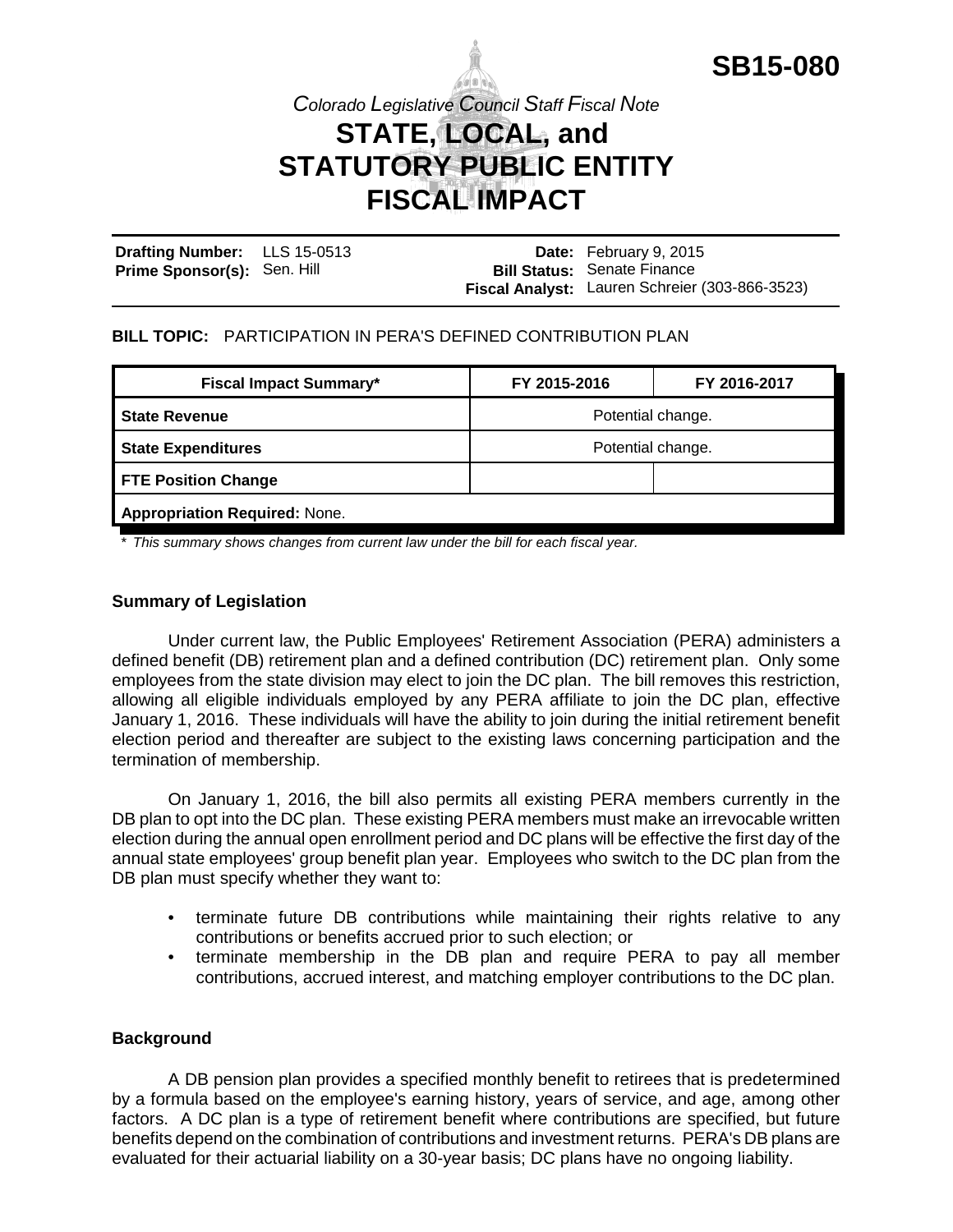February 9, 2015

Under current law, the PERA DC plan is available to employees of a state agency, the General Assembly, the office of a district attorney in a judicial district, or a community college, but not for employees of a state college or university, a school district, or a local government. Between 2006 and 2013, about 15 percent of eligible employees chose to enroll in the DC plan. Under current law, members of the state division may change their plan election once prior to 5 years of employment.

#### **State Revenue**

The bill may impact state revenue by potentially changing when state income taxes are paid by PERA retirees. DB plan benefits are paid and taxed on a monthly basis, while DC plan benefits are paid when the member chooses to receive them, typically on a periodic or lump-sum basis.

#### **State Expenditures**

The bill could affect state expenditures over the long term, depending on how the state chooses to respond to changes in certain unfunded liabilities of PERA. The state currently makes employer contributions to the state and judicial divisions in PERA based on rates set in statute. If the liabilities for these divisions are underfunded, the state may increase its contribution, although any change in state employer contribution rates requires legislation. The state may also potentially incur costs to address unfunded liabilities in the PERA Health Care Trust, proportional to membership. As of the writing of this fiscal note, these amounts have not been estimated.

#### **Statutory Public Entity Impact**

Expanding the number of employees than can elect the PERA DC plan and allowing existing employees to switch from the DB plan to the DC plan will reduce revenue to the DB division trusts as well as reducing the future liabilities of those trusts. Since some employees in the DB plan do not stay with a PERA employer long enough to become vested (i.e., entitled to receive employer contributions), the change is expected to increase the unfunded liabilities of PERA's DB plan as well as PERA's Health Care Trust Fund.

The actual impact on PERA's unfunded liabilities will depend on the number of employees that switch from the DB plan to the DC plan. This fiscal note illustrates the impact on unfunded liabilities based on the following assumptions:

- 15 percent of employees hired on or after January 1, 2016, will elect to join the DC plan;
- 15 percent of current DB plan members will elect to join the DC plan but only 5 percent of current DB plan members in the state division with less than 15 years of service will elect to join the DC plan, and;
- 5 percent of the Judicial division members will join the DC plan.

*Division trusts.* Table 1 shows the change in unfunded liabilities for each of the PERA divisions, based on the assumptions noted above.